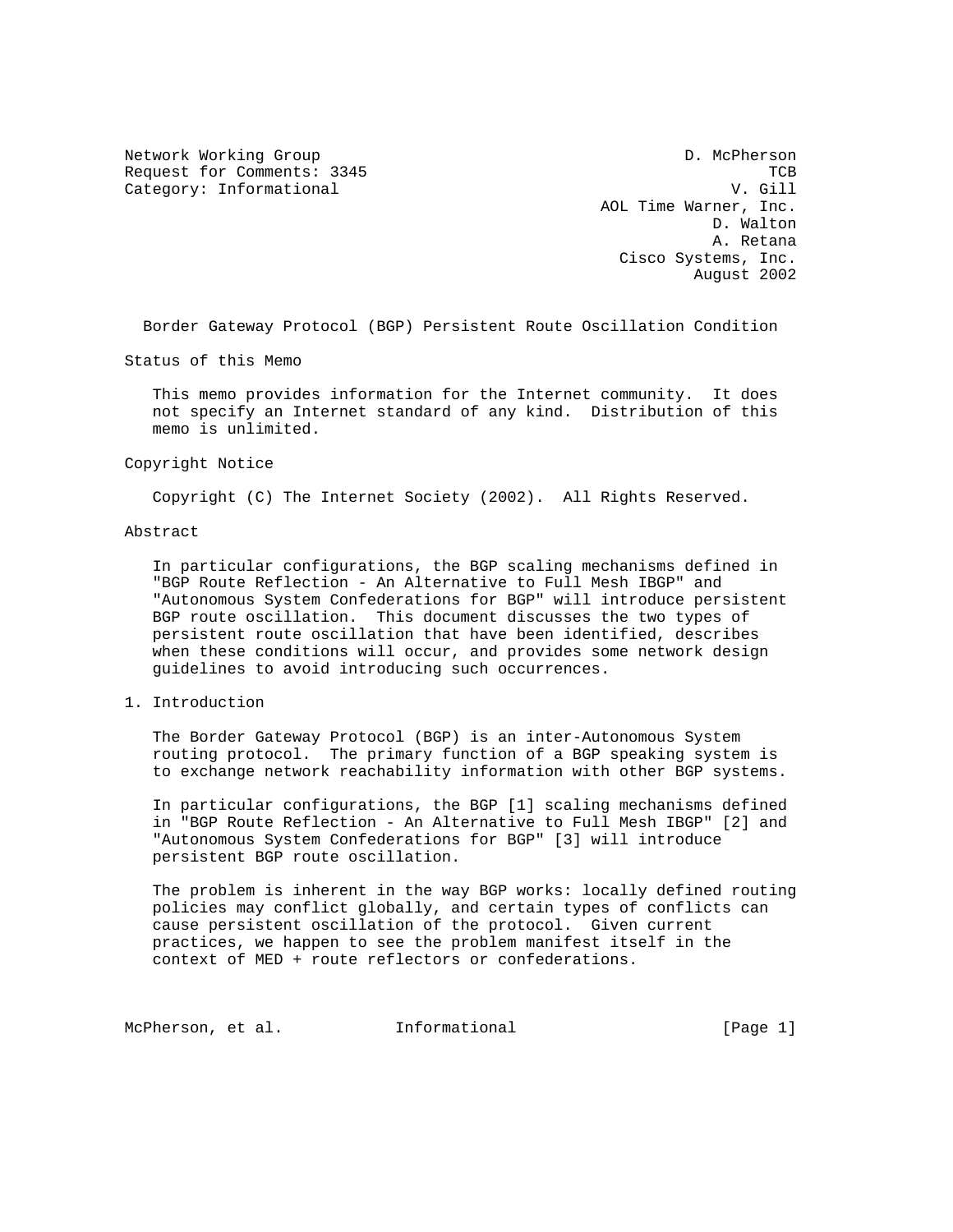The current specification of BGP-4 [4] states that the MULTI\_EXIT\_DISC is only comparable between routes learned from the same neighboring AS. This limitation is consistent with the description of the attribute: "The MULTI\_EXIT\_DISC attribute may be used on external (inter-AS) links to discriminate among multiple exit or entry points to the same neighboring AS." [1,4]

 In a full mesh iBGP network, all the internal routers have complete visibility of the available exit points into a neighboring AS. The comparison of the MULTI\_EXIT\_DISC for only some paths is not a problem.

 Because of the scalability implications of a full mesh iBGP network, two alternatives have been standardized: route reflectors [2] and AS confederations [3]. Both alternatives describe methods by which route distribution may be achieved without a full iBGP mesh in an AS.

 The route reflector alternative defines the ability to re-advertise (reflect) iBGP-learned routes to other iBGP peers once the best path is selected [2]. AS Confederations specify the operation of a collection of autonomous systems under a common administration as a single entity (i.e. from the outside, the internal topology and the existence of separate autonomous systems are not visible). In both cases, the reduction of the iBGP full mesh results in the fact that not all the BGP speakers in the AS have complete visibility of the available exit points into a neighboring AS. In fact, the visibility may be partial and inconsistent depending on the location (and function) of the router in the AS.

 In certain topologies involving either route reflectors or confederations (detailed description later in this document), the partial visibility of the available exit points into a neighboring AS may result in an inconsistent best path selection decision as the routers don't have all the relevant information. If the inconsistencies span more than one peering router, they may result in a persistent route oscillation. The best path selection rules applied in this document are consistent with the current specification [4].

 The persistent route oscillation behavior is deterministic and can be avoided by employing some rudimentary BGP network design principles until protocol enhancements resolve the problem.

 In the following sections a taxonomy of the types of oscillations is presented and a description of the set of conditions that will trigger route oscillations is given. We continue by providing several network design alternatives that remove the potential of this occurrence.

McPherson, et al. 1nformational 1999 [Page 2]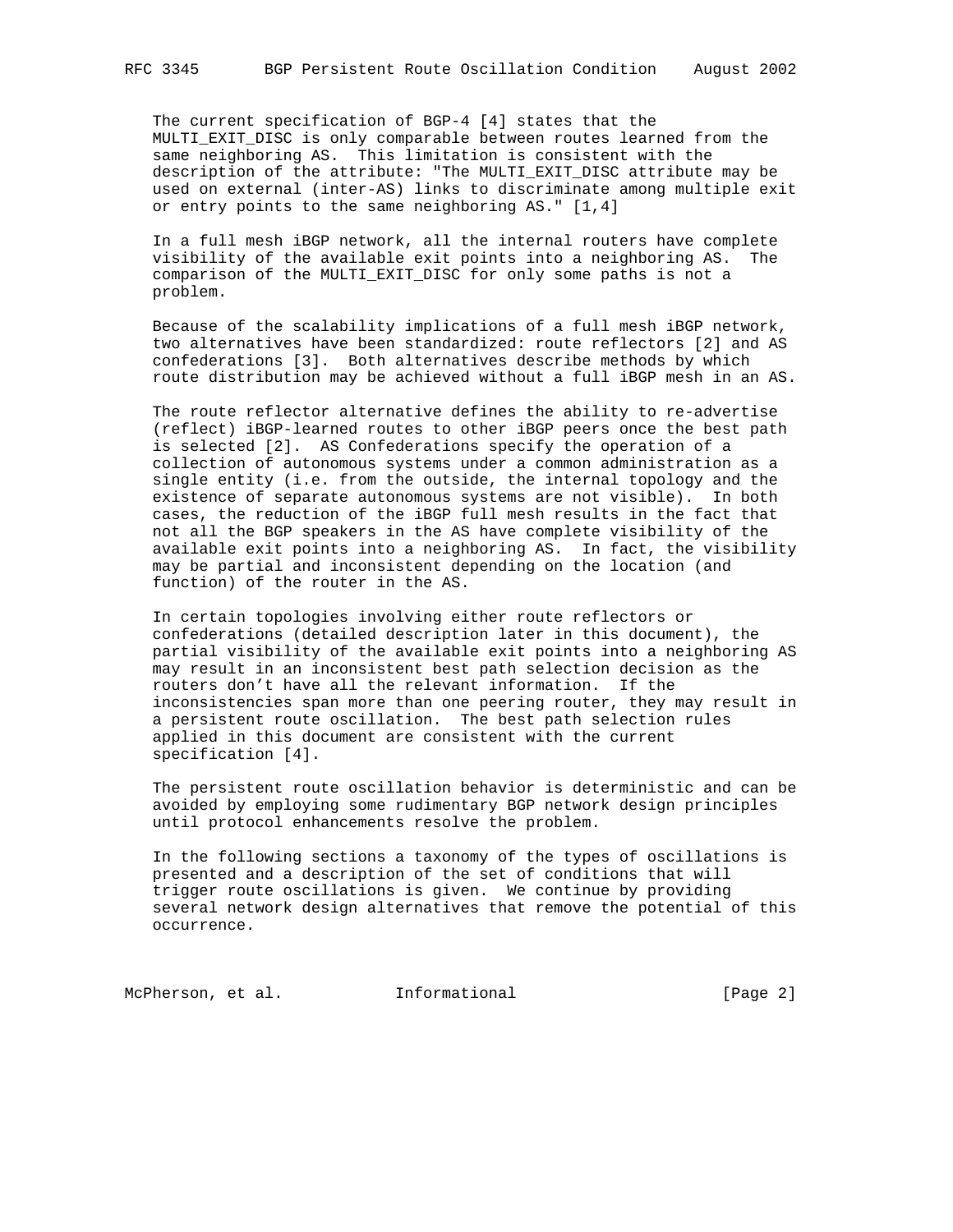It is the intent of the authors that this document serve to increase operator awareness of the problem, as well as to trigger discussion and subsequent proposals for potential protocol enhancements that remove the possibility of this to occur.

 The oscillations are classified into Type I and Type II depending upon the criteria documented below.

2. Discussion of Type I Churn

 In the following two subsections we provide configurations under which Type I Churn will occur. We begin with a discussion of the problem when using Route Reflection, and then discuss the problem as it relates to AS Confederations.

 In general, Type I Churn occurs only when BOTH of the following conditions are met:

- 1) a single-level Route Reflection or AS Confederations design is used in the network AND
- 2) the network accepts the BGP MULTI\_EXIT\_DISC (MED) attribute from two or more ASs for a single prefix and the MED values are unique.

 It is also possible for the non-deterministic ordering of paths to cause the route oscillation problem. [1] does not specify that paths should be ordered based on MEDs but it has been proven that non deterministic ordering can lead to loops and inconsistent routing decisions. Most vendors have either implemented deterministic ordering as default behavior, or provide a knob that permits the operator to configure the router to order paths in a deterministic manner based on MEDs.

McPherson, et al. 1nformational [Page 3]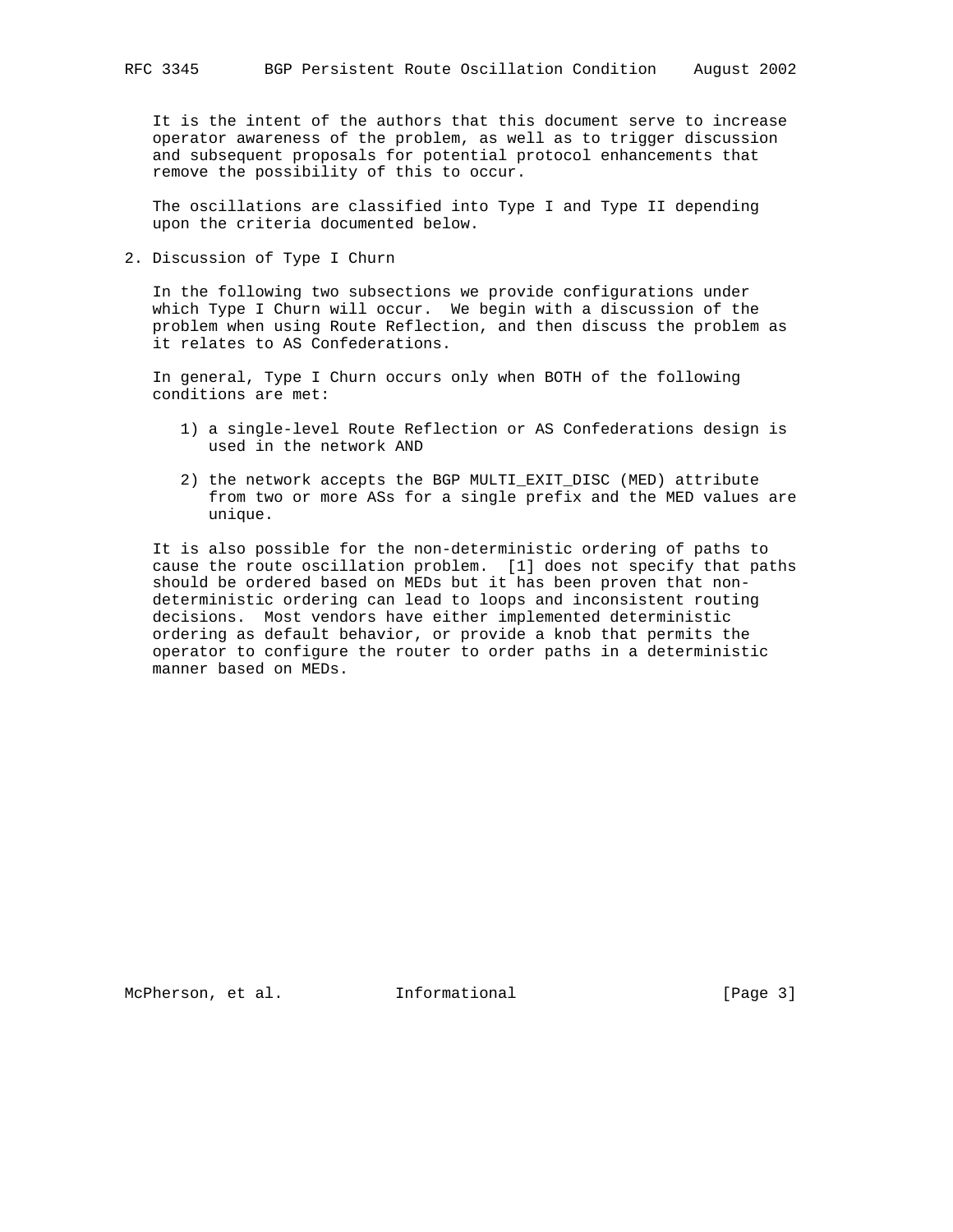# 2.1. Route Reflection and Type I Churn

 We now discuss Type I oscillation as it relates to Route Reflection. To begin, consider the topology depicted in Figure 1:



Figure 1: Example Route Reflection Topology

 In Figure 1 AS1 contains two Route Reflector Clusters, Clusters 1 and 2. Each Cluster contains one Route Reflector (RR) (i.e., Ra and Rd, respectively). An associated 'RR' in parentheses represents each RR. Cluster 1 contains two RR Clients (Rb and Rc), and Cluster 2 contains one RR Client (Re). An associated 'C' in parentheses indicates RR Client status. The dotted lines are used to represent BGP peering sessions.

 The number contained in parentheses on the AS1 EBGP peering sessions represents the MED value advertised by the peer to be associated with the 10.0.0.0/8 network reachability advertisement.

McPherson, et al. 1nformational 1999 (Page 4)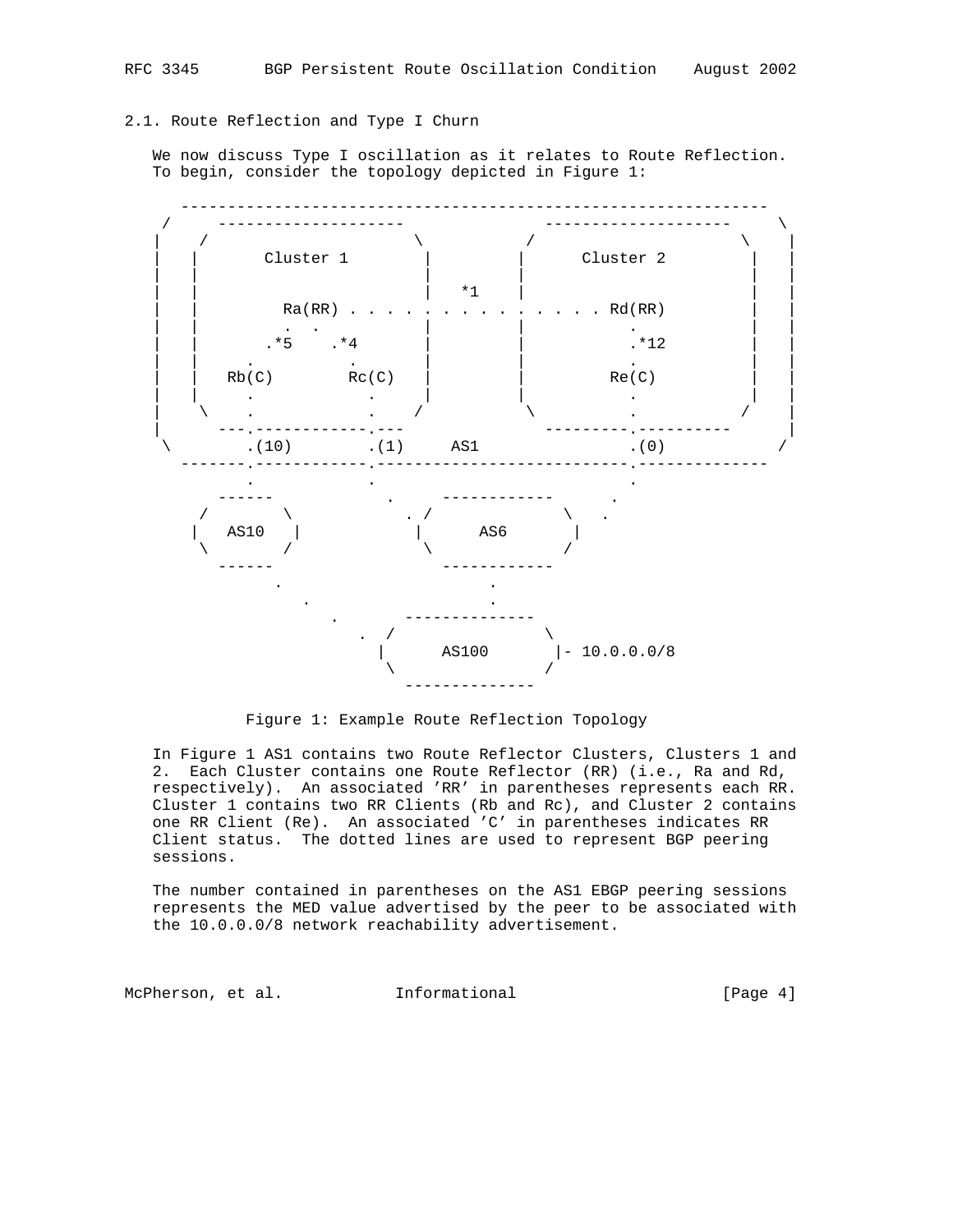The number following each '\*' on the IBGP peering sessions represents the additive IGP metrics that are to be associated with the BGP NEXT\_HOP attribute for the concerned route. For example, the Ra IGP metric value associated with a NEXT\_HOP learned via Rb would be 5; while the metric value associated with the NEXT\_HOP learned via Re would be 13.

 Table 1 depicts the 10.0.0.0/8 route attributes as seen by routers Rb, Rc and Re, respectively. Note that the IGP metrics in Figure 1 are only of concern when advertising the route to an IBGP peer.

|                |                     | Router MED AS PATH       |
|----------------|---------------------|--------------------------|
| Rb<br>Rc<br>Re | 1 O<br><sup>n</sup> | 10 100<br>6 100<br>6 100 |
|                |                     |                          |

Table 1: Route Attribute Table

 For the following steps 1 through 5, the best path will be marked with a '\*'.

 1) Ra has the following installed in its BGP table, with the path learned via AS2 marked best:

|  |            |                      | NEXT HOP |
|--|------------|----------------------|----------|
|  |            | AS PATH MED IGP Cost |          |
|  |            |                      |          |
|  | 6 100      | - 1                  |          |
|  | $*$ 10 100 | $\overline{10}$      |          |

 The '10 100' route should not be marked as best, though this is not the cause of the persistent route oscillation. Ra realizes it has the wrong route marked as best since the '6 100' path has a lower IGP metric. As such, Ra makes this change and advertises an UPDATE message to its neighbors to let them know that it now considers the '6 100, 1, 4' route as best.

 2) Rd receives the UPDATE from Ra, which leaves Rd with the following installed in its BGP table:

|  |           |                      | NEXT HOP |
|--|-----------|----------------------|----------|
|  |           | AS PATH MED IGP Cost |          |
|  |           |                      |          |
|  | $*$ 6.100 |                      | 12       |
|  | 6 100     |                      |          |

McPherson, et al. 1nformational [Page 5]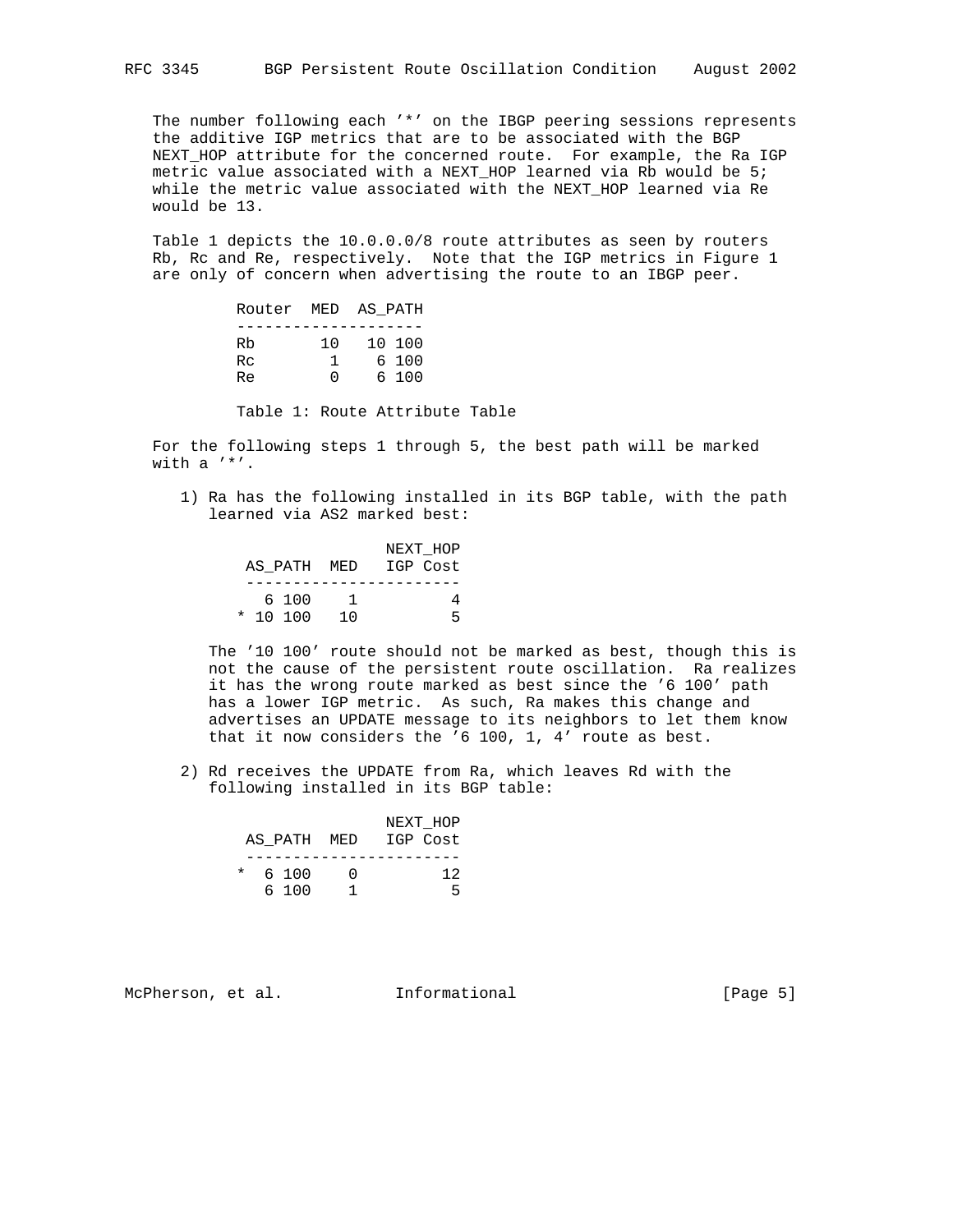Rd then marks the '6 100, 0, 12' route as best because it has a lower MED. Rd sends an UPDATE message to its neighbors to let them know that this is the best route.

 3) Ra receives the UPDATE message from Rd and now has the following in its BGP table:

|            |       |     |                      | NEXT HOP |
|------------|-------|-----|----------------------|----------|
|            |       |     | AS PATH MED IGP Cost |          |
|            |       |     |                      |          |
|            | 6 100 |     |                      | 13       |
|            | 6 100 |     |                      |          |
| $*$ 10 100 |       | 1 O |                      | ц.       |

 The first route (6 100, 0, 13) beats the second route (6 100, 1, 4) because of a lower MED. Then the third route (10 100, 10, 5) beats the first route because of lower IGP metric to NEXT\_HOP. Ra sends an UPDATE message to its peers informing them of the new best route.

 4) Rd receives the UPDATE message from Ra, which leaves Rd with the following BGP table:

|  |            |            | NEXT HOP             |
|--|------------|------------|----------------------|
|  |            |            | AS PATH MED IGP Cost |
|  |            |            |                      |
|  | 6100       | $\sqrt{ }$ | 12                   |
|  | $*$ 10 100 | 10         |                      |

 Rd selects the '10 100, 10, 6' path as best because of the IGP metric. Rd sends an UPDATE/withdraw to its peers letting them know this is the best route.

 5) Ra receives the UPDATE message from Rd, which leaves Ra with the following BGP table:

|  |            |                 |                      | NEXT HOP |
|--|------------|-----------------|----------------------|----------|
|  |            |                 | AS PATH MED IGP Cost |          |
|  |            |                 |                      |          |
|  | 6 100      |                 |                      |          |
|  | $*$ 10 100 | $\overline{10}$ |                      |          |

 Ra received an UPDATE/withdraw for '6 100, 0, 13', which changes what is considered the best route for Ra. This is why Ra has the '10 100, 10, 5' route selected as best in Step 1, even though '6 100, 1, 4' is actually better.

McPherson, et al. 1nformational [Page 6]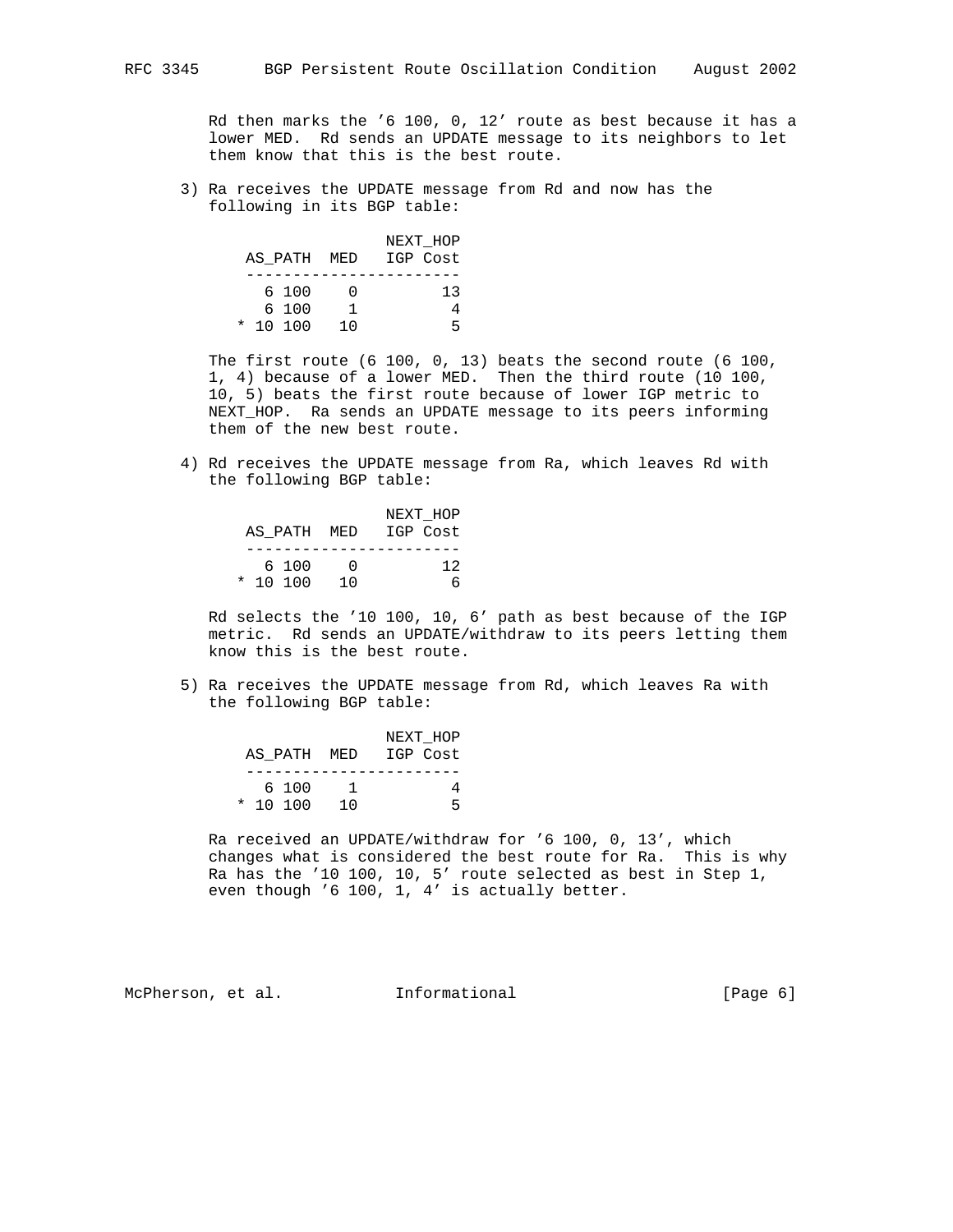At this point, we've made a full loop and are back at Step 1. The router realizes it is using the incorrect best path, and repeats the cycle. This is an example of Type I Churn when using Route Reflection.

## 2.2. AS Confederations and Type I Churn

 Now we provide an example of Type I Churn occurring with AS Confederations. To begin, consider the topology depicted in Figure 2:





 The number contained in parentheses on each AS1 EBGP peering session represents the MED value advertised by the peer to be associated with the 10.0.0.0/8 network reachability advertisement.

McPherson, et al. 1nformational [Page 7]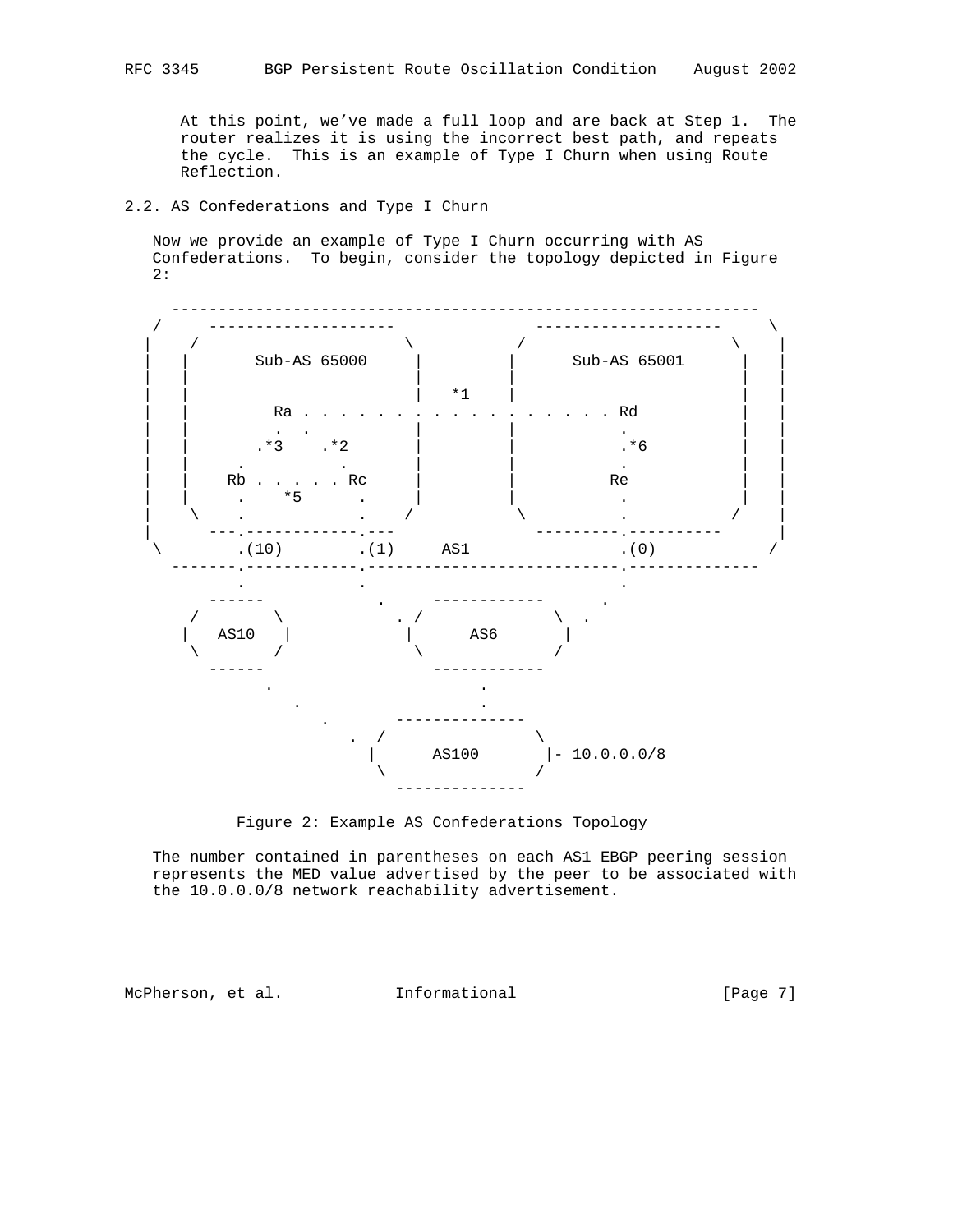The number following each '\*' on the IBGP peering sessions represents the additive IGP metrics that are to be associated with the BGP NEXT\_HOP attribute for the concerned route.

 For example, the Ra IGP metric value associated with a NEXT\_HOP learned via Rb would be 3; while the metric value associated with the NEXT\_HOP learned via Re would be 6.

 Table 2 depicts the 10.0.0.0/8 route attributes as seen by routers Rb, Rc and Re, respectively. Note that the IGP metrics in Figure 2 are only of concern when advertising the route to an IBGP peer.

|    | Router MED AS PATH |     |        |
|----|--------------------|-----|--------|
|    |                    |     |        |
| Rb |                    | 1 N | 10 100 |
| Rc |                    | 1   | 6 100  |
| Re |                    | U   | 6 100  |

Table 2: Route Attribute Table

 For the following steps 1 through 6 the best route will be marked with an '\*'.

1) Ra has the following BGP table:

|          |                 | NEXT HOP             |
|----------|-----------------|----------------------|
|          |                 | AS PATH MED IGP Cost |
|          |                 |                      |
| $^\star$ | 10 100 10       |                      |
|          | $(65001)$ 6 100 |                      |
|          | 6 100           |                      |

 The '10 100' route is selected as best and is advertised to Rd, though this is not the cause of the persistent route oscillation.

2) Rd has the following in its BGP table:

|                    |    | NEXT HOP             |
|--------------------|----|----------------------|
|                    |    | AS PATH MED IGP Cost |
|                    |    |                      |
| 6100               |    |                      |
| * $(65000)$ 10 100 | 10 |                      |

 The '(65000) 10 100' route is selected as best because it has the lowest IGP metric. As a result, Rd sends an UPDATE/withdraw to Ra for the '6 100' route that it had previously advertised.

McPherson, et al. 1nformational [Page 8]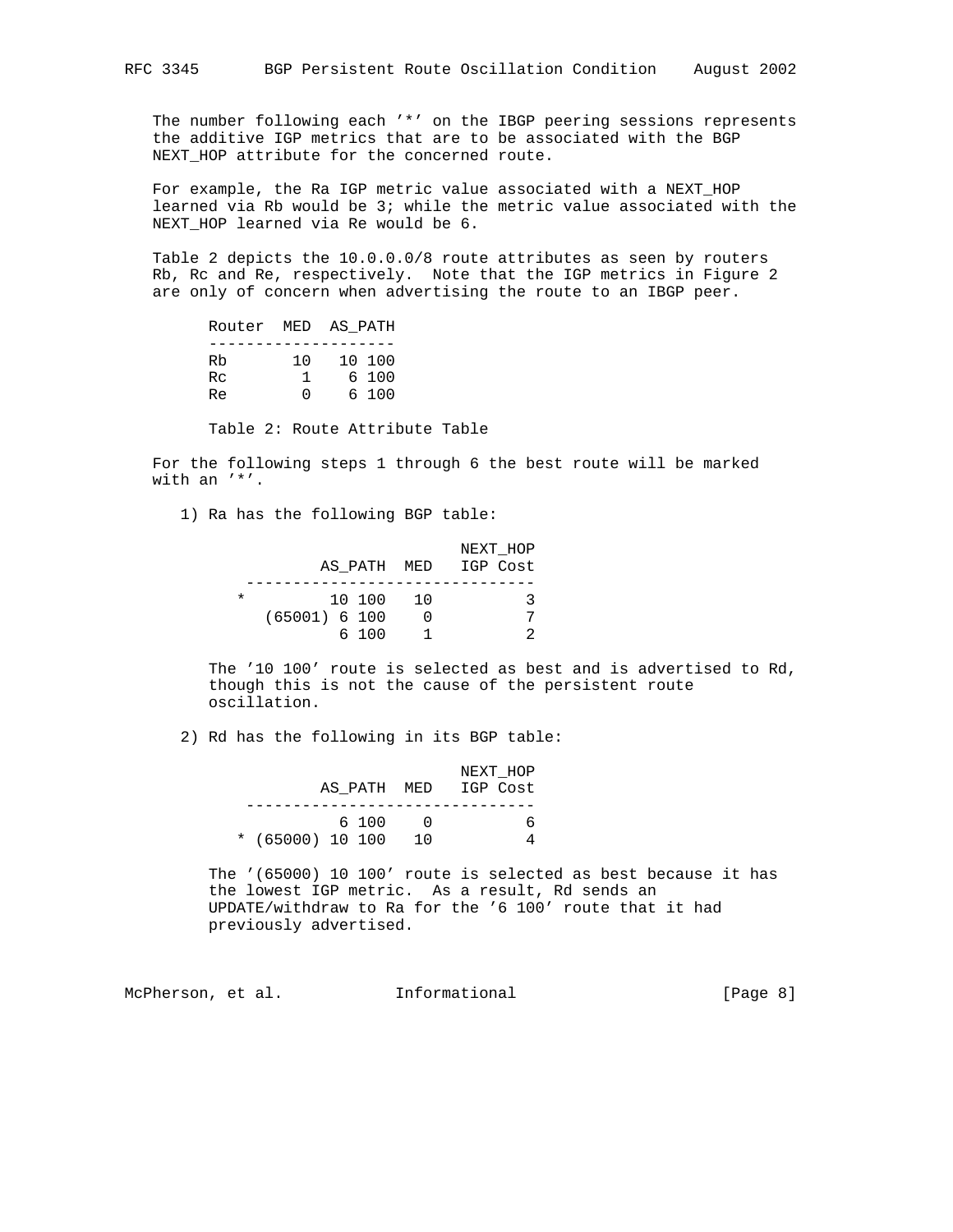3) Ra receives the withdraw from Rd. Ra now has the following in its BGP table:

|          |        |                 | NEXT HOP             |
|----------|--------|-----------------|----------------------|
|          |        |                 | AS PATH MED IGP Cost |
|          |        |                 |                      |
| $^\star$ | 10 100 | $\overline{10}$ |                      |
|          | 6 100  |                 |                      |

 Ra received a withdraw for '(65001) 6 100', which changes what is considered the best route for Ra. Ra does not compute the best path for a prefix unless its best route was withdrawn. This is why Ra has the '10 100, 10, 3' route selected as best, even though the '6 100, 1, 2' route is better.

 4) Ra's periodic BGP scanner runs and realizes that the '6 100' route is better because of the lower IGP metric. Ra sends an UPDATE/withdraw to Rd for the '10 100' route since Ra is now using the '6 100' path as its best route.

Ra's BGP table looks like this:

|   |           | NEXT HOP             |
|---|-----------|----------------------|
|   |           | AS PATH MED IGP Cost |
|   |           |                      |
|   | 10 100 10 |                      |
| * | 6100      |                      |

 5) Rd receives the UPDATE from Ra and now has the following in its BGP table:

|                  | NEXT HOP             |
|------------------|----------------------|
|                  | AS PATH MED IGP Cost |
|                  |                      |
| $(65000)$ 6 100  |                      |
| $^\star$<br>6100 |                      |

 Rd selects the '6 100, 0, 6' route as best because of the lower MED value. Rd sends an UPDATE message to Ra, reporting that '6 100, 0, 6' is now the best route.

McPherson, et al. 1nformational 1999 [Page 9]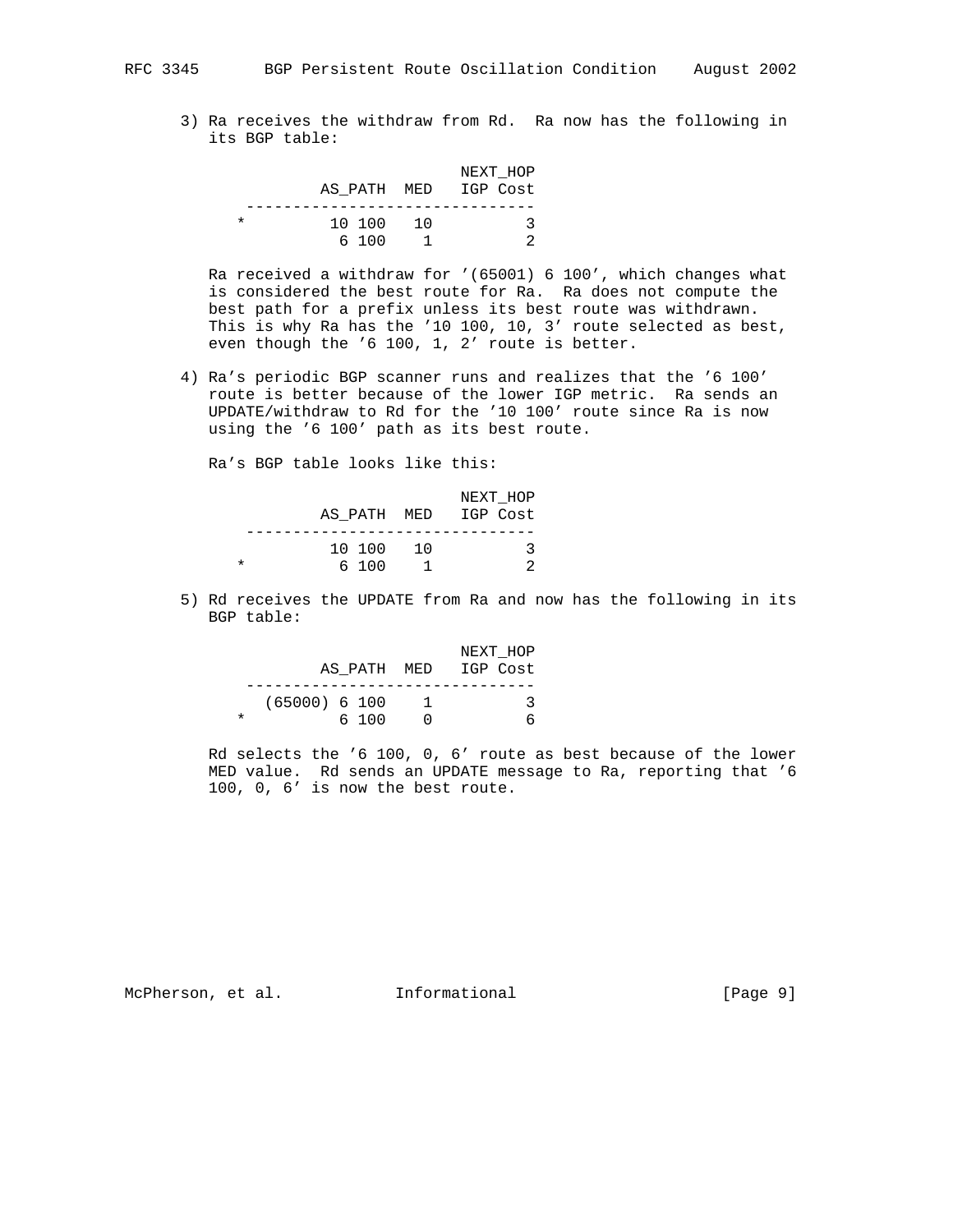6) Ra receives the UPDATE from Rd. Ra now has the following in its BGP table:

|          |                 | NEXT HOP |
|----------|-----------------|----------|
|          | AS PATH MED     | IGP Cost |
|          |                 |          |
| $^\star$ | 10 100 10       |          |
|          | $(65001)$ 6 100 |          |
|          | 6 100           |          |

 At this point we have made a full cycle and are back to step 1. This is an example of Type I Churn with AS Confederations.

2.3. Potential Workarounds for Type I Churn

 There are a number of alternatives that can be employed to avoid this problem:

- 1) When using Route Reflection make sure that the inter-Cluster links have a higher IGP metric than the intra-Cluster links. This is the preferred choice when using Route Reflection. Had the inter-Cluster IGP metrics been much larger than the intra- Cluster IGP metrics, the above would not have occurred.
- 2) When using AS Confederations ensure that the inter-Sub-AS links have a higher IGP metric than the intra-Sub-AS links. This is the preferred option when using AS Confederations. Had the inter-Sub-AS IGP metrics been much larger than the intra-Sub-AS IGP metrics, the above would not have occurred.
- 3) Do not accept MEDs from peers (this may not be a feasible alternative).
- 4) Utilize other BGP attributes higher in the decision process so that the BGP decision algorithm never reaches the MED step. As using this completely overrides MEDs, Option 3 may make more sense.
- 5) Always compare BGP MEDs, regardless of whether or not they were obtained from a single AS. This is probably a bad idea since MEDs may be derived in a number of ways, and are typically done so as a matter of operator-specific policy. As such, comparing MED values for a single prefix learned from multiple ASs is ill-advised. Of course, this mostly defeats the purpose of MEDs, and as such, Option 3 may be a more viable alternative.
- 6) Use a full IBGP mesh. This is not a feasible solution for ASs with a large number of BGP speakers.

McPherson, et al. 1nformational 1999 [Page 10]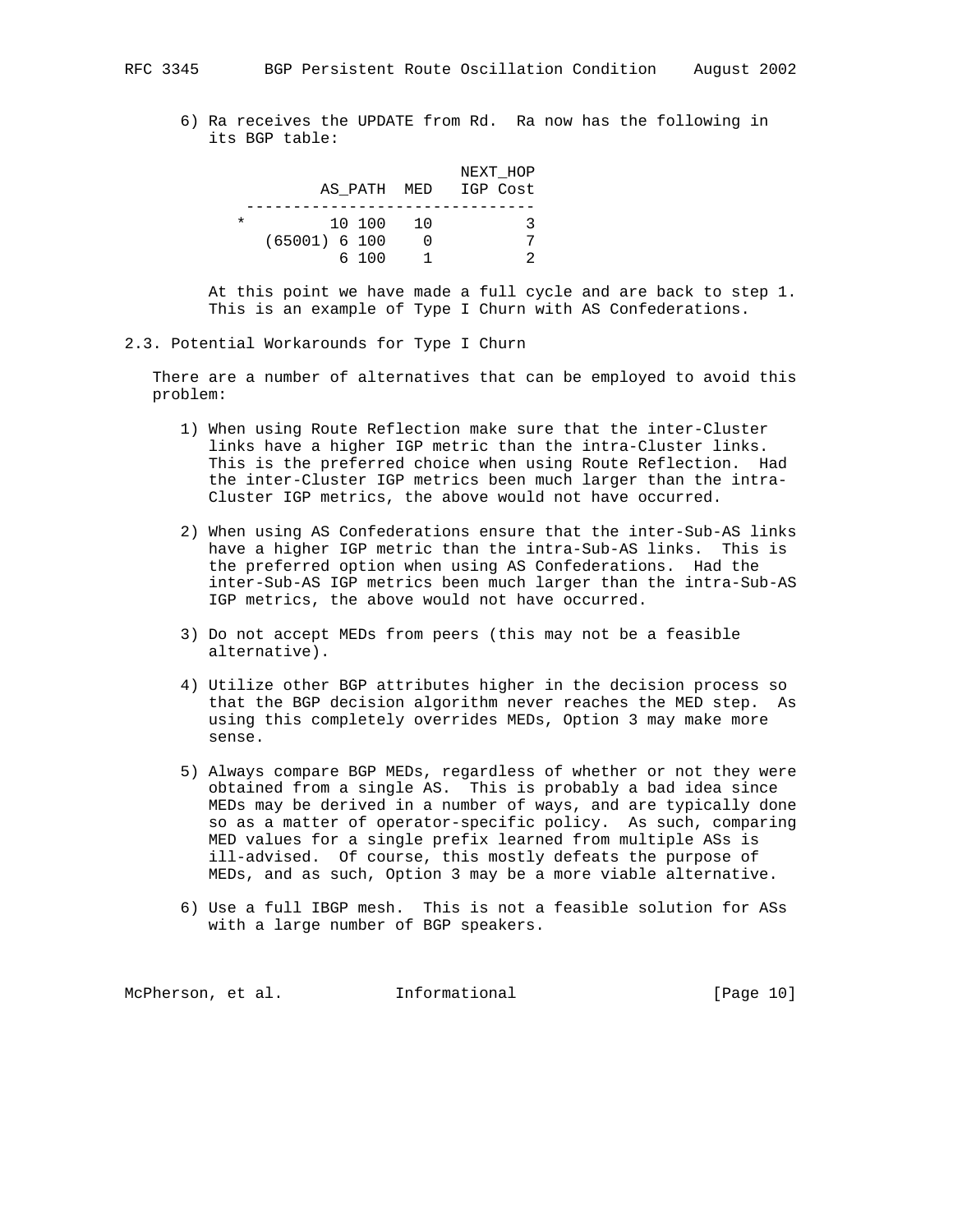## 3. Discussion of Type II Churn

 In the following subsection we provide configurations under which Type II Churn will occur when using AS Confederations. For the sake of brevity, we avoid similar discussion of the occurrence when using Route Reflection.

 In general, Type II churn occurs only when BOTH of the following conditions are met:

- 1) More than one tier of Route Reflection or Sub-ASs is used in the network AND
- 2) the network accepts the BGP MULTI\_EXIT\_DISC (MED) attribute from two or more ASs for a single prefix and the MED values are unique.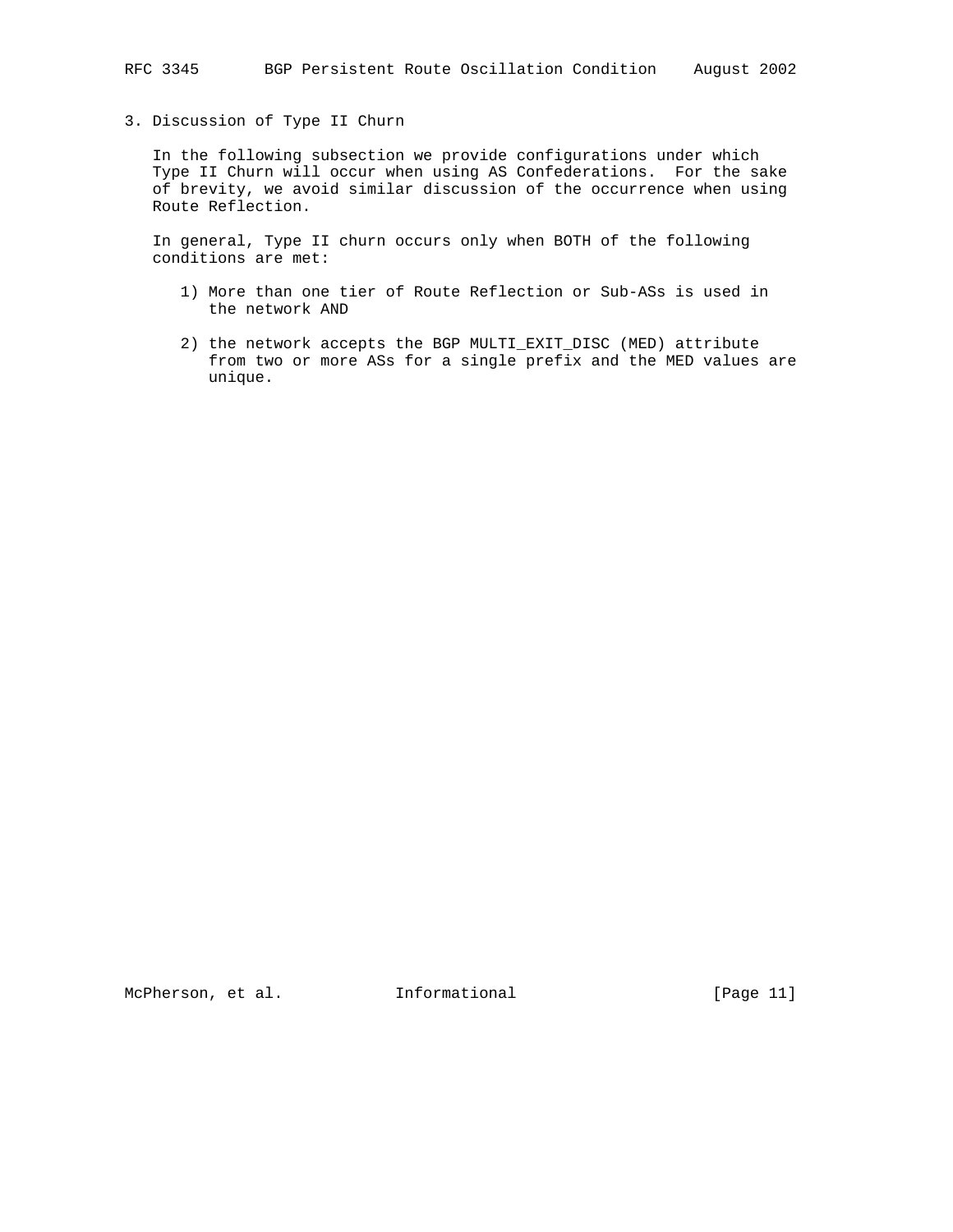#### 3.1. AS Confederations and Type II Churn

 Let's now examine the occurrence of Type II Churn as it relates to AS Confederations. Figure 3 provides our sample topology:



Figure 3: Example AS Confederations Topology

 In Figure 3 AS 1 contains three Sub-ASs, 65500, 65501 and 65502. No RR is used within the Sub-AS, and as such, all routers within each Sub-AS are fully meshed. Ra and Rb are members of Sub-AS 65501. Rc and Rd are members of Sub-AS 65500. Ra and Rg are EBGP peering with AS 200, router Rf has an EBGP peering with AS 300. AS 200 and AS 300 provide transit for AS 400, and in particular, the 10/8 network. The dotted lines are used to represent BGP peering sessions.

McPherson, et al. **Informational** [Page 12]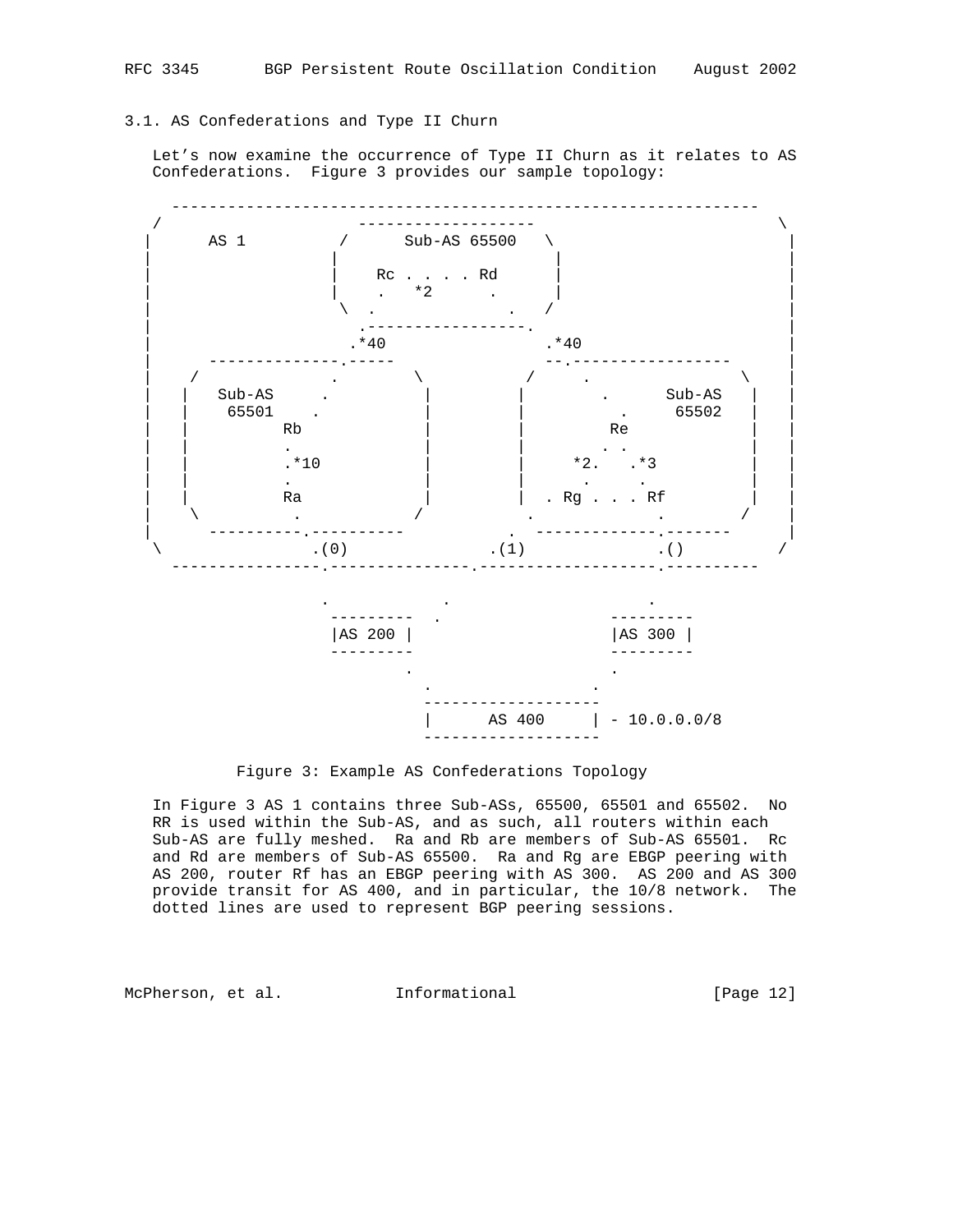The number following each '\*' on the BGP peering sessions represents the additive IGP metrics that are to be associated with the BGP NEXT\_HOP. The number contained in parentheses on each AS 1 EBGP peering session represents the MED value advertised by the peer to be associated with the network reachability advertisement (10.0.0.0/8).

 Rc, Rd and Re are the primary routers involved in the churn, and as such, will be the only BGP tables that we will monitor step by step.

 For the following steps 1 through 8 each router's best route will be marked with a '\*'.

 1) Re receives the AS 400 10.0.0.0/8 route advertisement via AS 200 from Rg and AS 300 from Rf. Re selects the path via Rg and AS 200 because of IGP metric (Re didn't consider MED because the advertisements were received from different ASs).

|    |             | NEXT HOP                    |
|----|-------------|-----------------------------|
|    |             | Router AS PATH MED IGP Cost |
|    |             |                             |
| Re | $*$ 200 400 |                             |
|    | 300 400     |                             |

 Re sends an UPDATE message to Rd advertising its new best path '200 400, 1'.

 2) The '200 400, 0' path was advertised from Ra to Rb, and then from Rb to Rc. Rd learns the '200 400, 1' path from Re.

| Router AS PATH MED |             |                | NEXT HOP<br>IGP Cost |
|--------------------|-------------|----------------|----------------------|
| Rc.                | $*$ 200 400 | $\overline{0}$ | 50                   |
| Rd                 | $*$ 200 400 | $\overline{1}$ | 42                   |
| Re.                | 300 400     |                | -3                   |
|                    | $*$ 200 400 |                |                      |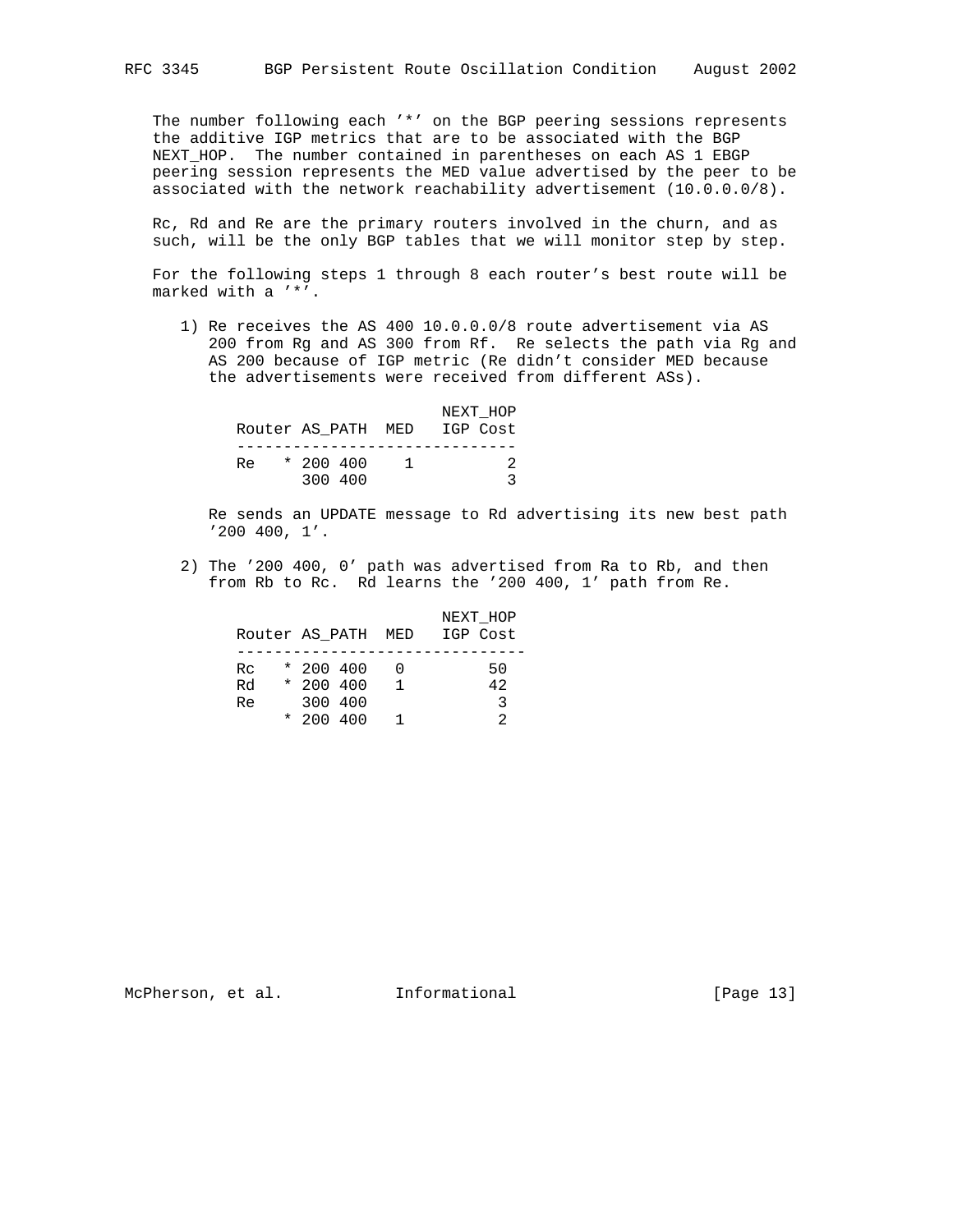3) Rc and Rd advertise their best paths to each other; Rd selects '200 400, 0' because of the MED.

|    |         |             |           |                | NEXT HOP<br>Router AS PATH MED IGP Cost |
|----|---------|-------------|-----------|----------------|-----------------------------------------|
|    |         |             |           |                |                                         |
| Rc |         | $*$ 200 400 |           | - 0            | 50                                      |
|    |         |             | 200 400 1 |                | 44                                      |
| Rd |         | $*$ 200 400 |           | $\overline{0}$ | 52                                      |
|    |         | 200 400     |           | $\overline{1}$ | 42                                      |
| Re |         | 300 400     |           |                | $\overline{3}$                          |
|    | $\star$ | 200 400     |           | $\mathbf{1}$   | $\mathfrak{D}$                          |

 Rd has a new best path so it sends an UPDATE to to Re, announcing the new path and an UPDATE/withdraw for '200 400, 1' to Rc.

 4) Re now selects '300 400' (with no MED) because '200 400, 0' beats '200 400, 1' based on MED and '300 400' beats '200 400, 0' because of IGP metric.

|    |             |                | NEXT HOP<br>Router AS PATH MED IGP Cost |
|----|-------------|----------------|-----------------------------------------|
| Rc | $*$ 200 400 |                | 50                                      |
| Rd | * 200 400   | $\Omega$       | 52                                      |
|    | 200 400     | $\overline{1}$ | 42                                      |
| Re | $*$ 300 400 |                | 3                                       |
|    | 200 400     |                | 92                                      |

Re has a new best path and sends an UPDATE to Rd for '300 400'.

5) Rd selects the '300 400' path because of IGP metric.

|    |             |     |   | NEXT HOP<br>Router AS PATH MED IGP Cost |
|----|-------------|-----|---|-----------------------------------------|
|    |             |     |   |                                         |
| Rc | $*$ 200 400 |     |   | 50                                      |
| Rd | 200 400     |     | 0 | 52                                      |
|    | $*300400$   |     |   | 43                                      |
| Re | $*300400$   |     |   | $\overline{3}$                          |
|    | 200 400     |     |   | 92                                      |
|    | 200         | 400 |   | 2                                       |
|    |             |     |   |                                         |

 Rd has a new best path so it sends an UPDATE to Rc and a UPDATE/withdraw to Re for '200 400, 0'.

McPherson, et al. **Informational** [Page 14]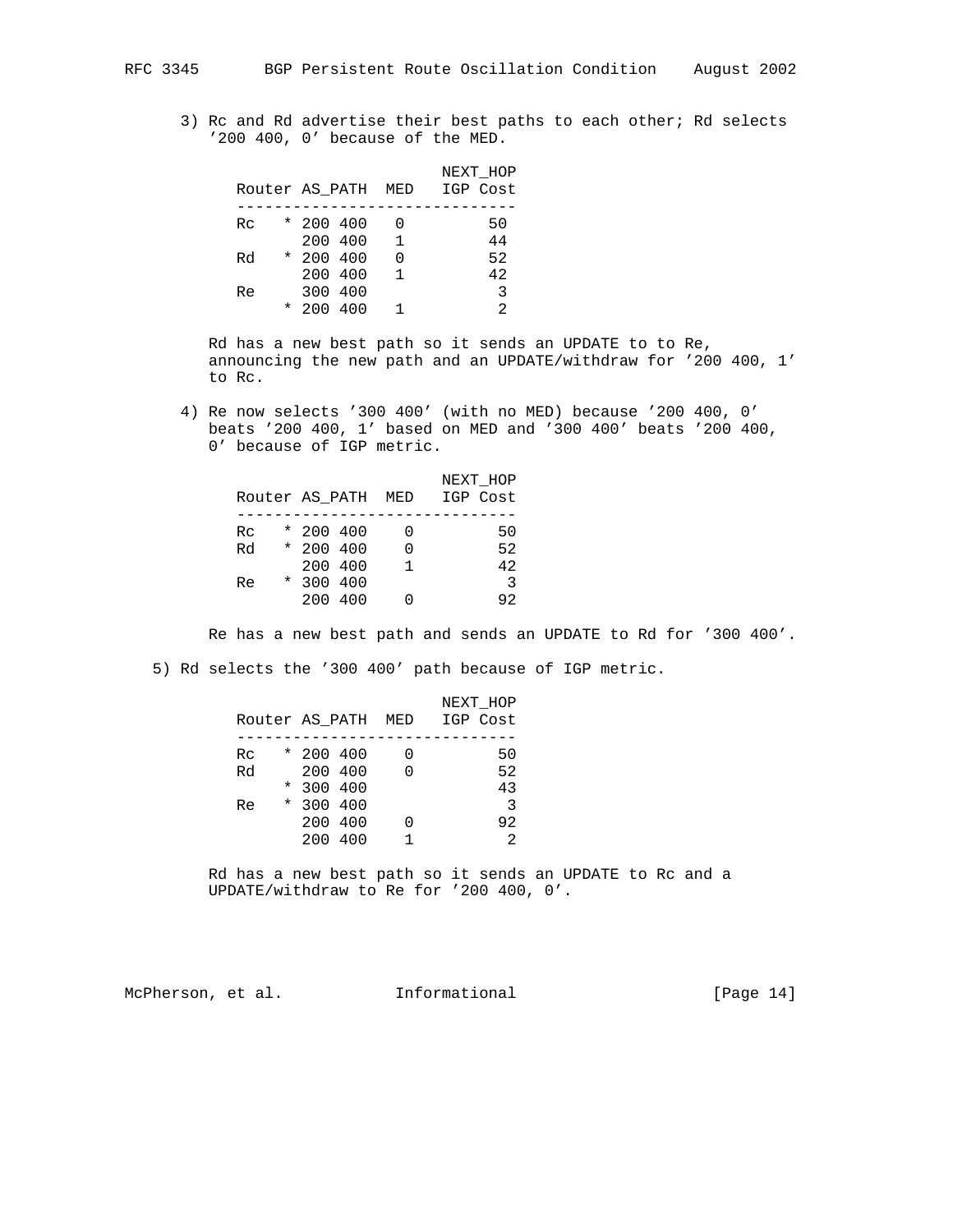6) Rc selects '300 400' because of the IGP metric. Re selects '200 400, 1' because of the IGP metric.

|         |           |  | NEXT HOP                    |
|---------|-----------|--|-----------------------------|
|         |           |  | Router AS PATH MED IGP Cost |
|         |           |  |                             |
| Rc      | 200 400   |  | 50                          |
|         | $*300400$ |  | 45                          |
| Rd      | 200 400   |  | 52                          |
|         | $*300400$ |  | 43                          |
| Re      | 300 400   |  | 3                           |
| $\star$ | 200 400   |  | 2                           |

 Rc sends an UPDATE/withdraw for '200 400, 0' to Rd. Re sends an UPDATE for '200 400, 1' to Rd.

 7) Rd selects '200 400, 1' as its new best path based on the IGP metric.

|    |             |                | NEXT HOP                    |
|----|-------------|----------------|-----------------------------|
|    |             |                | Router AS PATH MED IGP Cost |
|    |             |                |                             |
| Rc | 200 400     |                | 50                          |
|    | $*300400$   |                | 45                          |
| Rd | $*$ 200 400 | $\overline{1}$ | 42                          |
| Re | 300 400     |                | 3                           |
|    | $*$ 200 400 |                | $\mathfrak{D}$              |
|    |             |                |                             |

 Rd sends an UPDATE to Rc, announcing '200 400, 1' and implicitly withdraws '300 400'.

8) Rc selects '200 400, 0'.

|    |             |                | NEXT HOP<br>Router AS PATH MED IGP Cost |
|----|-------------|----------------|-----------------------------------------|
| Rc | $*$ 200 400 |                | 50                                      |
|    | 200 400     | $\overline{1}$ | 44                                      |
| Rd | $*$ 200 400 | $\mathbf{1}$   | 42                                      |
| Re | 300 400     |                | 3                                       |
|    | $*$ 200 400 |                | $\mathfrak{D}$                          |

At this point we are back to Step 2 and are in a loop.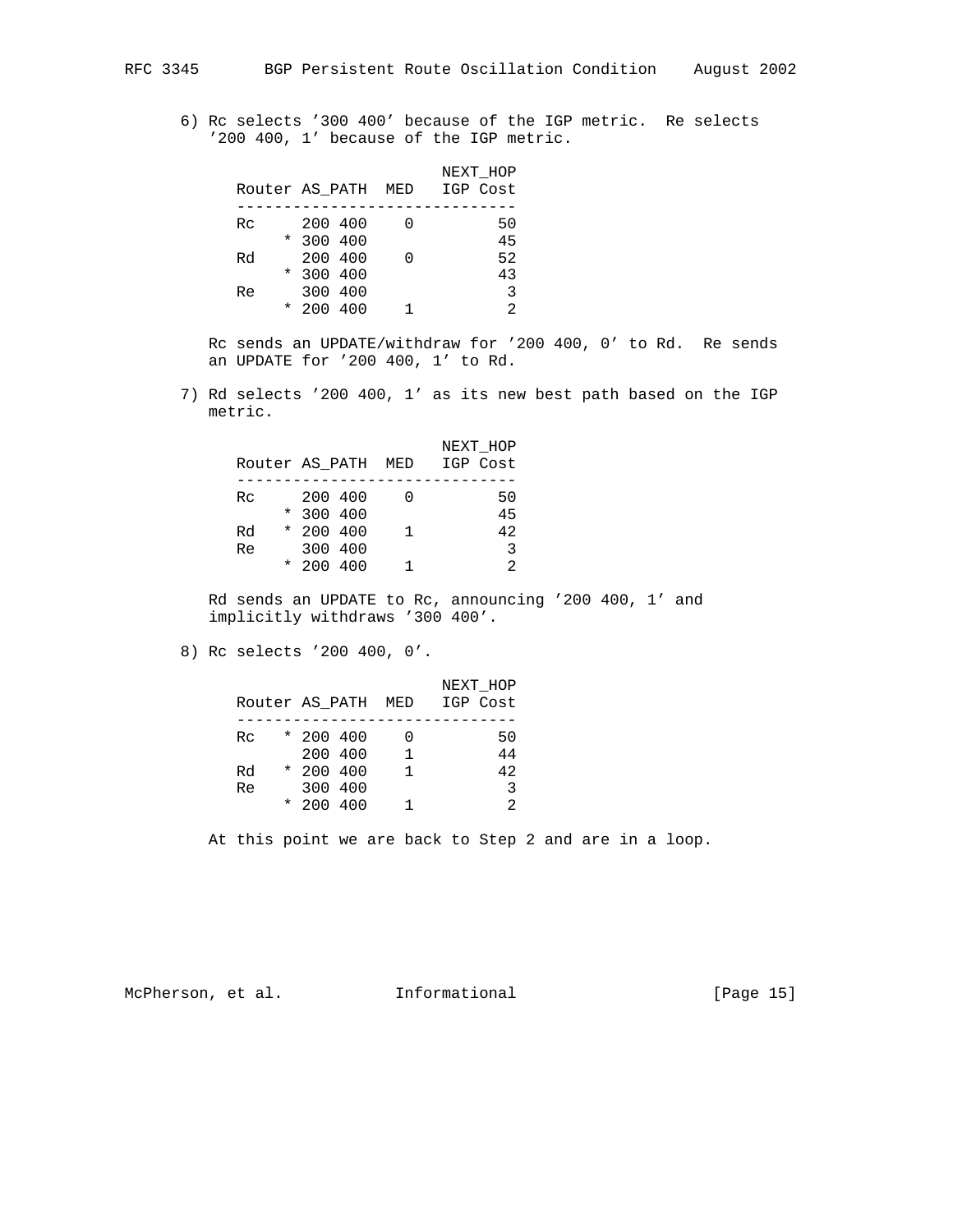- 3.2. Potential Workarounds for Type II Churn
	- 1) Do not accept MEDs from peers (this may not be a feasible alternative).
	- 2) Utilize other BGP attributes higher in the decision process so that the BGP decision algorithm selects a single AS before it reaches the MED step. For example, if local-pref were set based on the advertising AS, then you first eliminate all routes except those in a single AS. In the example, router Re would pick either X or Y based on your local-pref and never change selections.

This leaves two simple workarounds for the two types of problems.

 Type I: Make inter-cluster or inter-sub-AS link metrics higher than intra-cluster or intra-sub-AS metrics.

 Type II: Make route selections based on local-pref assigned to the advertising AS first and then use IGP cost and MED to make selection among routes from the same AS.

 Note that this requires per-prefix policies, as well as near intimate knowledge of other networks by the network operator. The authors are not aware of ANY [large] provider today that performs per-prefix policies on routes learned from peers. Implicitly removing this dynamic portion of route selection does not appear to be a viable option in today's networks. The main point is that an available workaround using local-pref so that no two AS's advertise a given prefix at the same local-pref solves type II churn.

- 3) Always compare BGP MEDs, regardless of whether or not they were obtained from a single AS. This is probably a bad idea since MEDs may be derived in a number of ways, and are typically done so as a matter of operator-specific policy and largely a function of available metric space provided by the employed IGP. As such, comparing MED values for a single prefix learned from multiple ASs is ill-advised. This mostly defeats the purpose of MEDs; Option 1 may be a more viable alternative.
- 4) Do not use more than one tier of Route Reflection or Sub-ASs in the network. The risk of route oscillation should be considered when designing networks that might use a multi-tiered routing isolation architecture.
- 5) In a RR topology, mesh the clients. For confederations, mesh the border routers at each level in the hierarchy. In Figure 3, for example, if Rb and Re are peers, then there's no churn.

McPherson, et al. 1nformational [Page 16]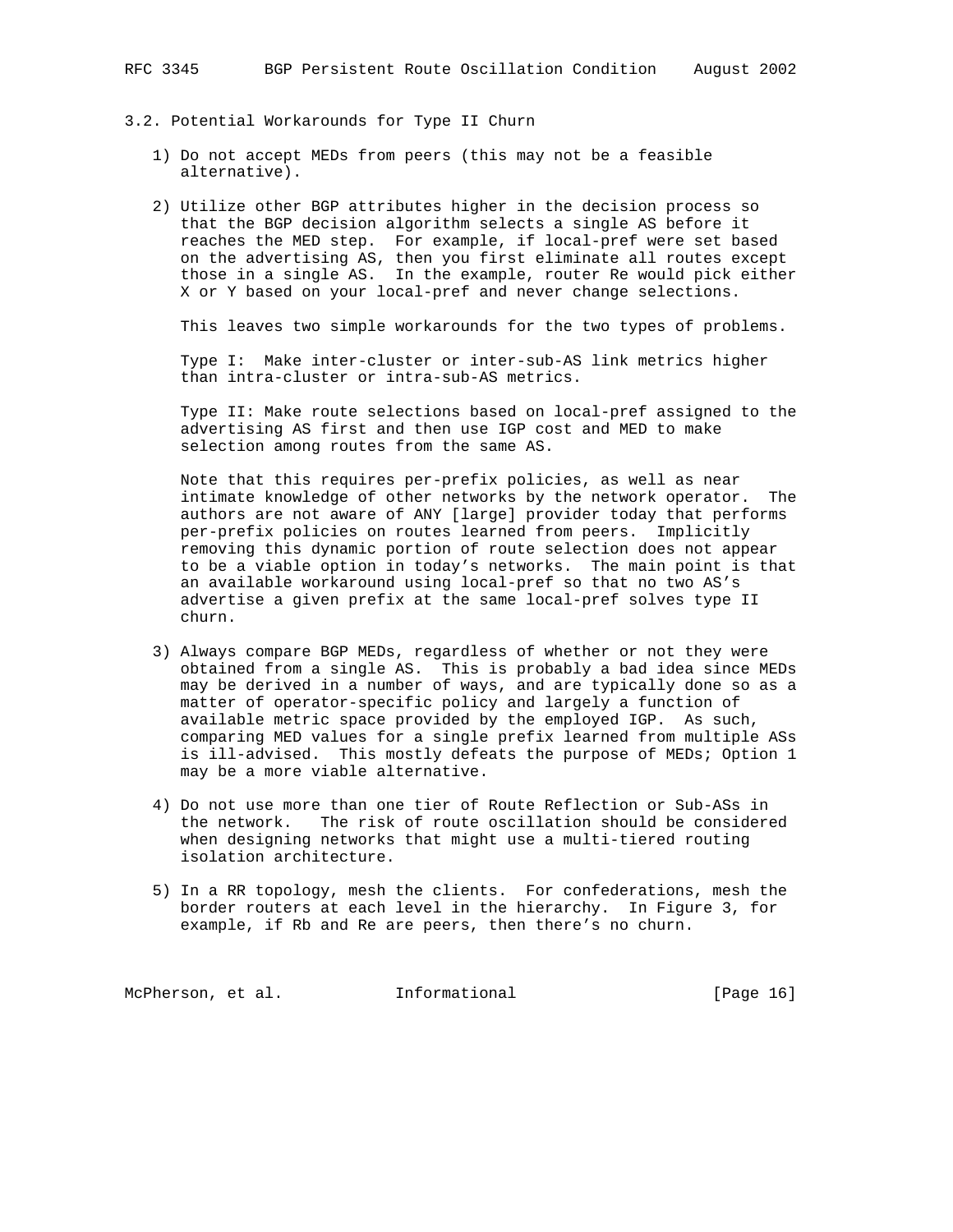4. Future Work

 It should be stated that protocol enhancements regarding this problem must be pursued. Imposing network design requirements, such as those outlined above, are clearly an unreasonable long-term solution. Problems such as this should not occur under 'default' protocol configurations.

5. Security Considerations

 This discussion introduces no new security concerns to BGP or other specifications referenced in this document.

6. Acknowledgments

 The authors would like to thank Curtis Villamizar, Tim Griffin, John Scudder, Ron Da Silva, Jeffrey Haas and Bill Fenner.

- 7. References
	- [1] Rekhter, Y. and T. Li, "A Border Gateway Protocol 4 (BGP-4)", RFC 1771, March 1995.
	- [2] Bates, T., Chandra, R. and E. Chen, "BGP Route Reflection An Alternative to Full Mesh IBGP", RFC 2796, April 2000.
	- [3] Traina, P., McPherson, D. and J. Scudder, J., "Autonomous System Confederations for BGP", RFC 3065, February 2001.
	- [4] Rekhter, Y. and T. Li, "A Border Gateway Protocol 4 (BGP-4)", Work in Progress.

McPherson, et al. 1nformational [Page 17]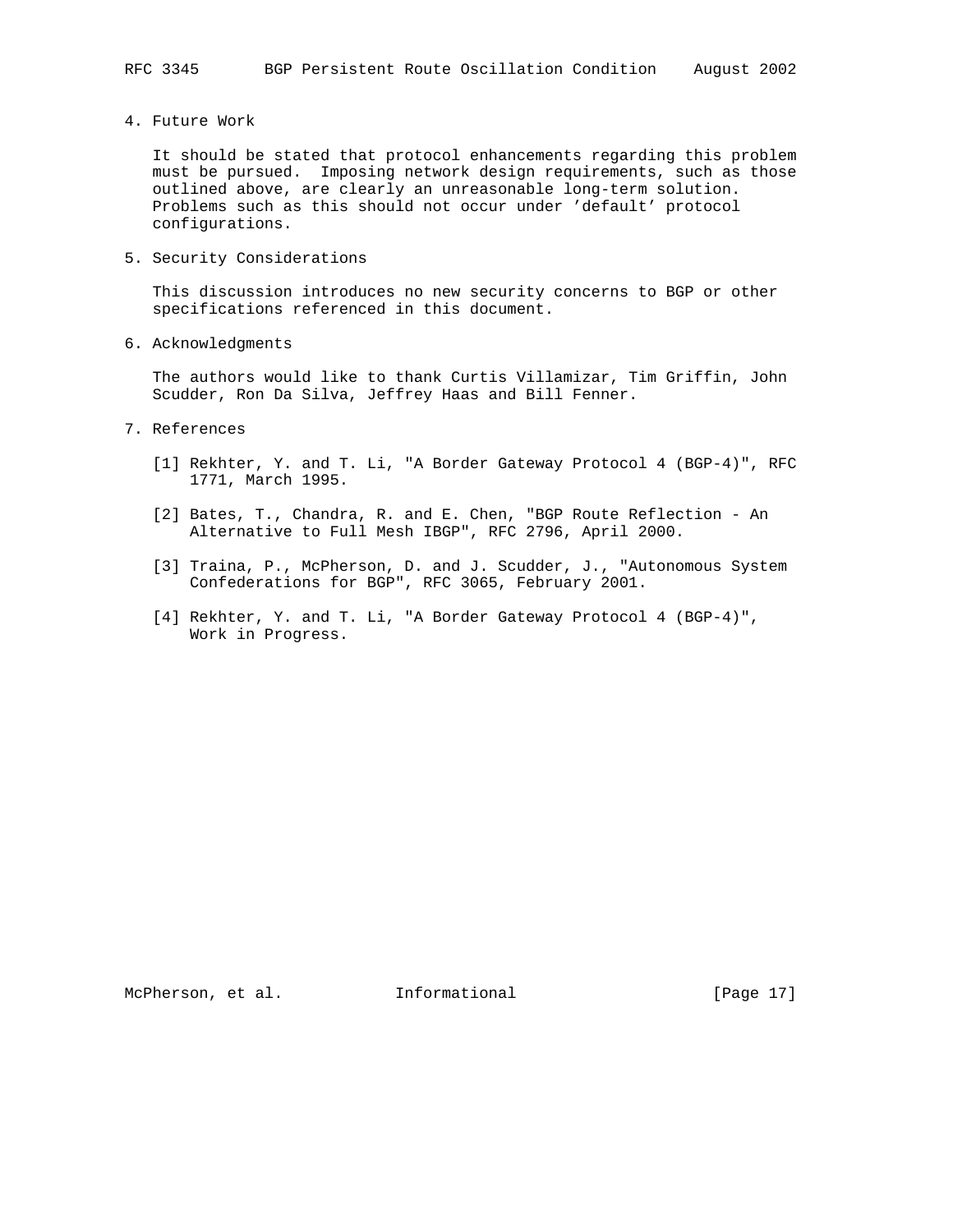8. Authors' Addresses

 Danny McPherson TCB EMail: danny@tcb.net

 Vijay Gill AOL Time Warner, Inc. 12100 Sunrise Valley Drive Reston, VA 20191 EMail: vijay@umbc.edu

 Daniel Walton Cisco Systems, Inc. 7025 Kit Creek Rd. Research Triangle Park, NC 27709 EMail: dwalton@cisco.com

 Alvaro Retana Cisco Systems, Inc. 7025 Kit Creek Rd. Research Triangle Park, NC 27709 EMail: aretana@cisco.com

McPherson, et al. 1nformational 1999 [Page 18]